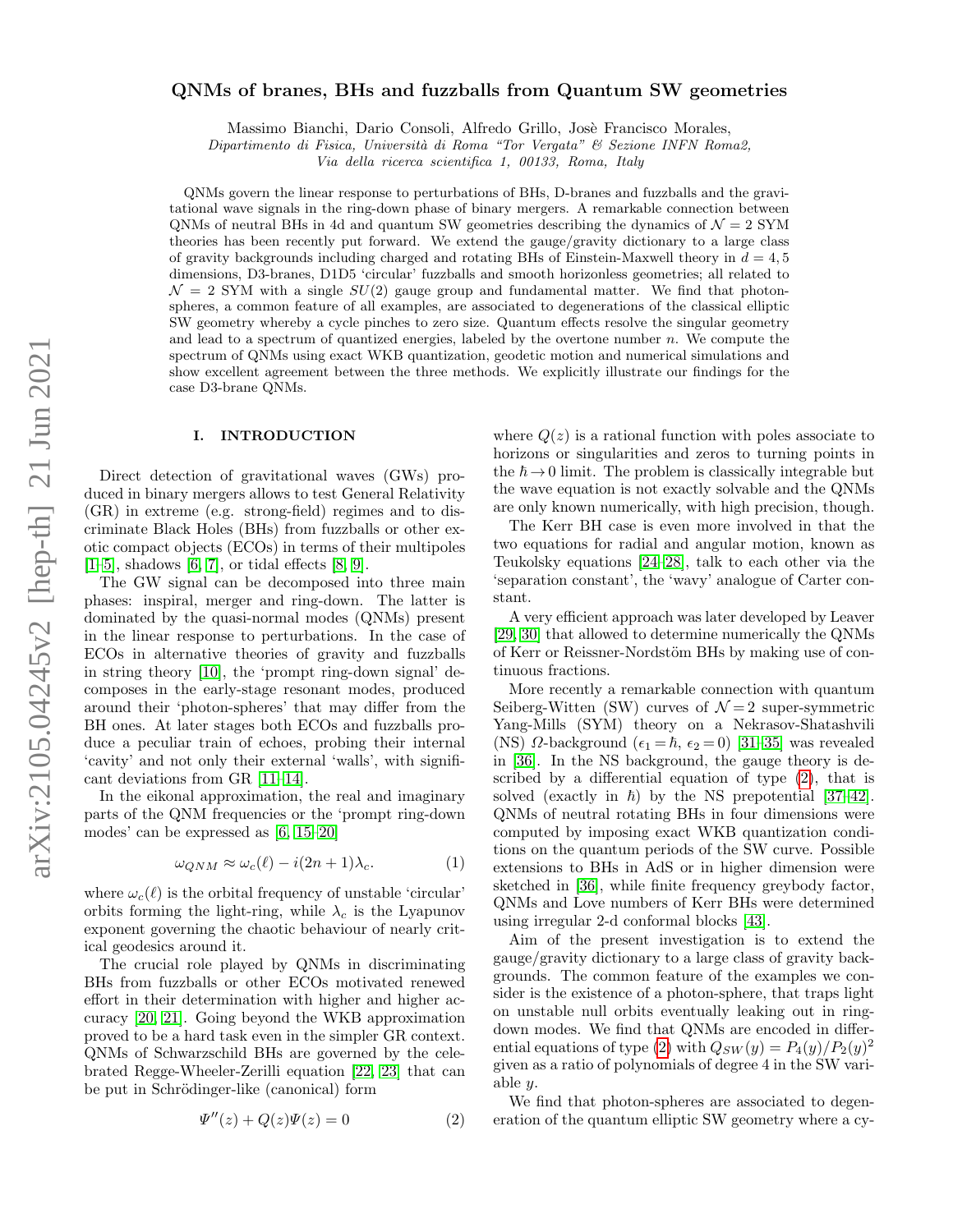cle pinches to zero size in the semiclassical eikonal limit  $\hbar \rightarrow 0$ . QNMs can be obtained by solving the exact WKB quantization conditions

$$
a_{\gamma} = \oint_{\gamma} \lambda_{SW} = \hbar (n + \frac{1}{2})
$$
 (3)

with  $\gamma$  the cycle vanishing at the photon-sphere and  $\lambda_{SW}$ the quantum SW differential

$$
\lambda_{SW} = \frac{\hbar}{2\pi} \sqrt{Q_{SW}(y)} dy + \dots \tag{4}
$$

with dots denoting higher  $\hbar$ -corrections. The singular geometry is resolved by quantum effects leading to a spectrum of quantized energies labeled by the overtone number n.

We restrict ourselves to classical integrable geometries that allow to write down separate, but some times intertwined, ordinary differential equations, generalising the famous Teukolsky equations. We find that radial and angular equations can be mapped to  $\mathcal{N}=2$  theories with a single  $SU(2)$  gauge group factor, possibly with hypermultiplets in the fundamental. The dictionary is not oneto one: a single gravity background can be described in terms of apparently unrelated gauge theories with different number of flavours related by modular transformations of the underlying elliptic geometry.

The systems we will consider include Kerr-Newman BHs in  $D = 4$ , CCLP geometries describing charged and rotating solutions of Einstein-Maxwell theory in  $D = 5$ [\[44,](#page-6-5) [45\]](#page-6-6), including Myers-Perry [\[46\]](#page-6-7) and BMPV BHs [\[47\]](#page-6-8), D3-branes and D1D5 circular fuzzballs [\[48\]](#page-6-9).

For simplicity, we will only consider neutral scalar perturbations. Metric and vector perturbations lead to similar equations but the derivation is more laborious in general, and may spoil the elegance of the approach [\[25–](#page-5-19)[28\]](#page-5-15).

One immediate outcome of our analysis is a better knowledge of their QNMs that play a crucial role in (in)stability analyses in these contexts [\[49–](#page-6-10)[53\]](#page-6-11).

The presentation is organised as follows. We describe the three different approaches to study QNMs: geodetic motion, SW exact quantization, numerical methods based on continuous fractions. We illustrate the procedure for D3-branes as working example and present the gauge/gravity dictionary for a large number of BHs and D-brane gravity solutions. Detailed solutions of the various problems will be described in a forthcoming paper.

#### II. GEODETIC MOTION

Geodetic motion of massless neutral probes is governed by the null Hamiltonian  $\mathcal{H} = \frac{1}{2} g^{MN} P_M P_N = 0$ . If the dynamics is separable, radial and angular motion can be disentangled and effectively described by one dimensional Hamiltonians.

For example, for a D3-brane the metric reads

<span id="page-1-0"></span>
$$
ds^{2} = H(r)^{-\frac{1}{2}}(-dt^{2} + d\mathbf{x}^{2}) + H(r)^{\frac{1}{2}}(dr^{2} + r^{2}d\Omega_{5}^{2})
$$
 (5)

where **x** are the longitudinal coordinates,  $H(r) = (1 + \frac{L^4}{r^4})$  $\frac{L}{r^4}\big)$ and  $d\Omega_5^2$  denotes the metric of the transverse round  $S^5$ sphere. Radial motion is governed by the null Hamiltonian  $\mathcal{H} \sim P_r^2 - Q_{\text{geo}}(r)$  with  $P_r$  the radial momentum and

$$
Q_{\rm geo}(r) = \frac{\omega^2 (r^4 + L^4) - J^2 r^2}{r^4} \tag{6}
$$

where  $\omega^2 = E^2 - \mathbf{k}^2$  and J is the transverse angular momentum. Simple zeros  $r_*$  of  $Q_{\text{geo}}(r)$  are associated to turning points, while double zeros  $r_c$  define the photonsphere, where light gets trapped orbiting around forever for specific choice of the frequency  $\omega_c$ . The critical equations

$$
Q_{\rm geo}(\omega_c, r_c) = \partial_r Q_{\rm geo}(\omega_c, r_c) = 0 \tag{7}
$$

can be solved for  $r_c$  and  $\omega_c$ . Nearly critical geodesics fall with radial velocity  $\dot{r} \approx -2\lambda_c(r-r_c)$ , where

$$
\lambda_c = \left(\sqrt{2} \,\partial_{\omega} Q_{\text{geo}}(r_c, \omega_c)\right)^{-1} \sqrt{\partial_r^2 Q_{\text{geo}}(r_c, \omega_c)} \tag{8}
$$

is the Lyapunov exponent that characterises the chaotic behaviour of geodesics around the photon-sphere. For D3-branes one finds

<span id="page-1-1"></span>D3: 
$$
r_c = L
$$
,  $\omega_c \approx \frac{\ell+2}{\sqrt{2}L}$ ,  $\lambda_c = \frac{1}{2L}$  (9)

where we used  $J \approx \sqrt{\ell(\ell+4)} \approx \ell+2$  in the large  $\ell$  limit.

### III. WAVE EQUATION

The wave equation for a massless scalar field (or a scalar fluctuation of the metric) in the metric  $g_{MN}$  reads

$$
\Box \Phi = g^{-\frac{1}{2}} \partial_M (g^{\frac{1}{2}} g^{MN} \partial_N) \Phi = 0 \tag{10}
$$

For the metric [\(5\)](#page-1-0), using the ansatz

$$
\Phi = e^{-iEt + i\mathbf{k} \cdot \mathbf{x}} r^{5/2} \Psi(r) \mathcal{Y}_{\vec{m}}^{\ell}(\vec{\theta})
$$
(11)

with  $\nabla_{S^5} \mathcal{Y}^{\ell}_{\vec{m}} = -\ell(\ell+4) \mathcal{Y}^{\ell}_{\vec{m}},$  one finds a radial equation in the canonical form [\(2\)](#page-0-0) with

$$
Q(r) = \frac{4\omega^2(r^4 + L^4) - r^2(4\ell(\ell+4) + 15)}{4r^4} \tag{12}
$$

QNMs correspond to solutions describing outgoing waves at infinity

<span id="page-1-2"></span>
$$
\Psi(r) \sim e^{i\omega r} \quad \text{as} \quad r \to +\infty \tag{13}
$$

and in-going waves in the deep interior of the photonsphere (e.g. at the horizon) or vanishing at the centrifugal barrier of a smooth horizonless compact object). For D3-branes, one requires

<span id="page-1-3"></span>D3: 
$$
\Psi(r) \sim e^{i\frac{\omega L^2}{r}}
$$
 as  $r \to 0$  (14)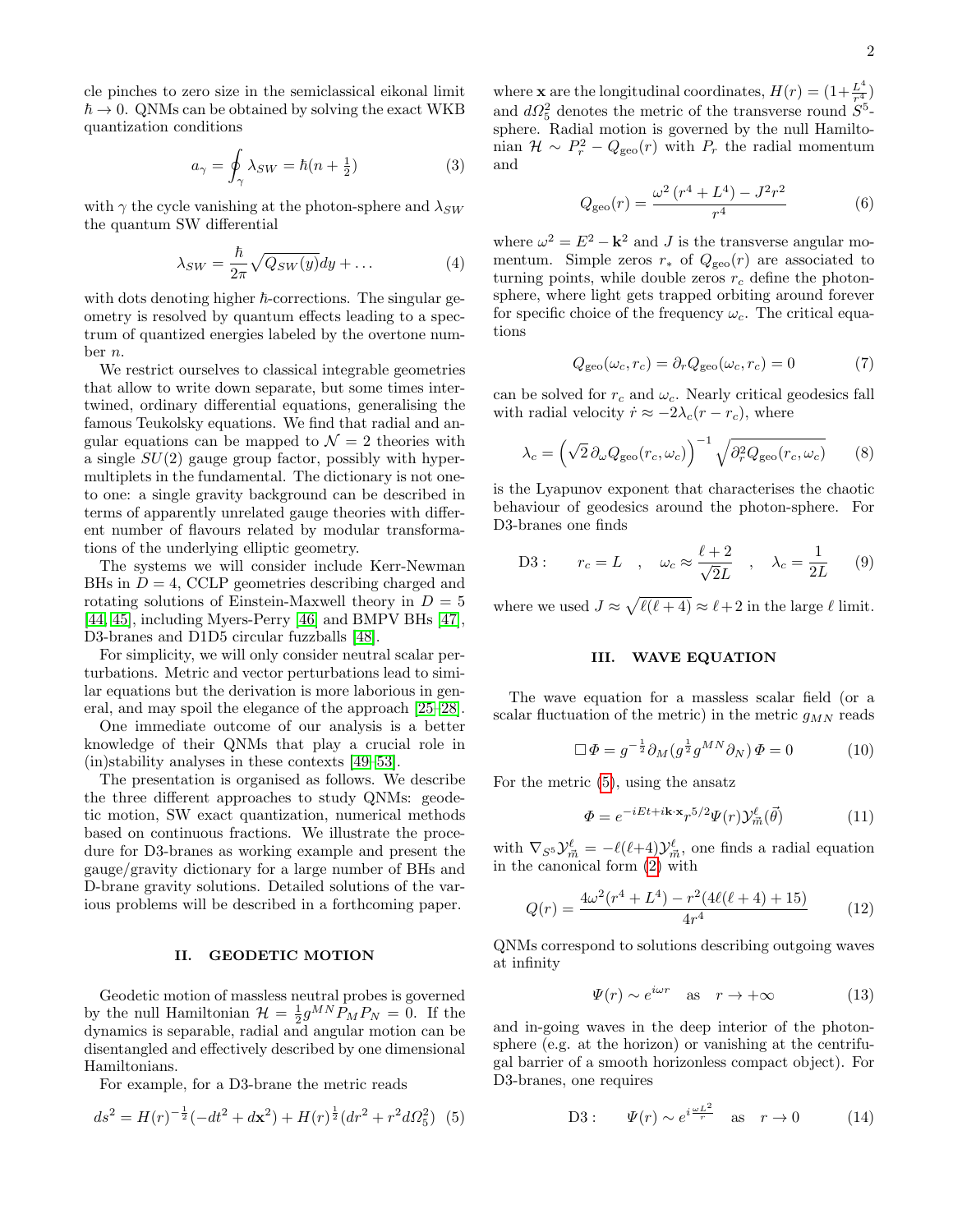In the semiclassical limit, where  $\omega$ ,  $\ell$  are large, the equation can be integrated and QNMs follow from the Bohr-Sommerfeld quantization condition

<span id="page-2-0"></span>
$$
\int_{r_{-}}^{r_{+}} \sqrt{Q(r)} \, dr = \pi \left( n + \frac{1}{2} \right) \tag{15}
$$

with  $r_{\pm}$  the inversion points, where  $Q(r_{\pm}) = 0$ . The integral [\(15\)](#page-2-0) can be approximated by expanding  $Q(r)$ around its minimum at  $r_c$  to quadratic order leading to

$$
\frac{Q(r_c)}{\sqrt{2 \partial_r^2 Q(r_c)}} = -i \left( n + \frac{1}{2} \right) \tag{16}
$$

This equation can be solved by giving a small imaginary part to  $\omega$ , i.e. writing  $\omega = \omega_R + i \omega_I$  and solving perturbatively in  $\omega_I$ . To linear order in  $\omega_I$  one finds

D3: 
$$
\omega \approx \frac{1}{\sqrt{2}L} \sqrt{(\ell+2)^2 - \frac{1}{4}} - \frac{i}{2L} (2n+1)
$$
 (17)

in agreement with the geodetic results [\(1\)](#page-0-1), [\(9\)](#page-1-1) at large  $\ell$ .

### IV. QNMS FROM QUANTUM SW CURVES

The dynamics of  $\mathcal{N}=2$  gauge theory with fundamental matter in a non-trivial NS-background can be described by the differential equation

<span id="page-2-1"></span>
$$
\[q\,y^{\frac{1}{2}}\,P_{+}(x)\,y^{\frac{1}{2}}+P_{0}(x)+\,y^{-\frac{1}{2}}\,P_{-}(x)\,y^{-\frac{1}{2}}\]\,\Psi=0\quad(18)
$$

where

$$
P_{+}(x) = \prod_{i=1}^{N_{+}} (x - m_{i}), \ P_{-}(x) = \prod_{i=N_{+}+1}^{N_{f}} (x - m_{i})
$$

$$
P_{0}(x) = x^{2} + q\delta_{N_{f},3} x - \hat{u}
$$
(19)

with  $\hat{u} = u + q(m_1 + m_2 + m_3 - \frac{\hbar}{2})$  $\frac{\hbar}{2}$ ) $\delta_{N_f,3}$ - $q\delta_{N_f,2}$ . Here  $u=$  $\frac{1}{2}\langle \text{tr}\varphi^2 \rangle = a^2 + \dots$  parametrizes the Coulomb branch,  $2\pi q$  is  $m_i$  the masses,  $q = A^{4-N_f}$  the gauge coupling. Finally  $x, y$  are operators satisfying the commutation relation  $[x, \ln y] = \hbar$  and  $\Psi$  an energy eigenstate.

One can view [\(18\)](#page-2-1) as an ordinary differential equation of second order in y by setting  $\hat{x} = \hbar y \partial_y$  or as a difference equation in x by setting  $y = e^{-\hbar \partial_x}$ . For instance, using  $P(x)y = yP(x + \hbar)$  to bring all the dependence on y to the left, one can write [\(18\)](#page-2-1) as

<span id="page-2-2"></span>
$$
0 = [A(y)\hat{x}^2 + B(y)\hat{x} + C(y)]\Psi(y)
$$
\n
$$
= [q y^2 P_{+}(\hat{x} + \frac{\hbar}{2}) + y P_{0}(\hat{x}) + P_{-}(\hat{x} - \frac{\hbar}{2})]\Psi(y)
$$
\n(20)

with  $A(y)$ ,  $B(y)$ ,  $C(y)$  some polynomials of order at most two. For example, for  $(N_+, N_-) = (1, 2)$ , one finds

$$
A(y) = 1+y , B = qy(y+1) - m_2 - m_3 - \hbar
$$
  

$$
C(y) = qy^2(\frac{\hbar}{2} - m_1) - y(\hat{u} + \hbar q) + (m_2 + \frac{\hbar}{2})(m_3 + \frac{\hbar}{2})
$$
 (21)

Massive fundamentals can be decoupled by sending  $m \rightarrow$  $\infty$  and  $q \to 0$  keeping  $\hat{q} = -qm$  fixed. Bringing equation [\(20\)](#page-2-2) to canonical form one finds

$$
Q_{SW}(y) = \frac{4C A - B^2 + 2\,\hbar\,y(B\,A' - A\,B') + \hbar^2\,A^2}{4\,\hbar^2\,y^2\,A^2} \tag{22}
$$

Alternatively, viewing [\(18\)](#page-2-1) as a difference equation one can write the  $\hbar$ -deformed SW equation [\[54,](#page-6-12) [55\]](#page-6-13)

<span id="page-2-3"></span>
$$
q M(x) W(x) W(x - \hbar) + P_0(x) W(x) + 1 = 0 \qquad (23)
$$

with  $M(x) = P_+(x - \frac{\hbar}{2})$  $\frac{\hbar}{2}$ ) $P_{-}(x - \frac{\hbar}{2})$  $\frac{h}{2}$ ) and

$$
W(x) = \frac{1}{P_{-}(x + \frac{\hbar}{2})} \frac{\hat{\Psi}(x)}{\hat{\Psi}(x + \hbar)}
$$
(24)

Eq.  $(23)$  can be recursively solved order by order in q,  $W(x) = -\frac{1}{P_0(x)} + \ldots$  The quantum period  $a(u, q, \hbar)$  can therefore be written as a sum over residues

<span id="page-2-4"></span>
$$
a(u, q, \hbar) = \oint_{\alpha} \lambda = 2\pi i \sum_{s=0}^{\infty} \text{Res}_{\sqrt{u} + s\hbar} \lambda_x(x) \tag{25}
$$

of the  $\hbar$ -deformed Seiberg-Witten differential  $\lambda_{SW}$ 

$$
2\pi i \lambda_{SW}(x) = -x \, d\ln W(x) \tag{26}
$$

The  $a_D$  period is computed in terms of NS prepotential  $\mathcal{F}(a,q,\hbar)$  via the identification

$$
2\pi i a_D(a, q, \hbar) = \partial_a \mathcal{F}(a, q, \hbar)
$$
 (27)

The prepotential can be determined by inverting  $a(u)$ given in [\(25\)](#page-2-4) for  $u(a) = a^2 + ...$  order by order in q, using the quantum version of the Matone relation  $u(a, q, \hbar) =$  $q \partial_q \mathcal{F}(a, q, \hbar)$  [\[56\]](#page-6-14) and adding the q-independent one-loop term.

The QNM frequencies are obtained by imposing the exact WKB conditions on the vanishing cycle and using the gauge/gravity dictionary following from

$$
Q(y) = Q(z) z'(y)^2 + \frac{z'''(y)}{2z'(y)} - \frac{3}{4} \left[ \frac{z''(y)}{z'(y)} \right]^2 \tag{28}
$$

Using this dictionary, the WKB conditions translate into an equation for the frequencies  $\omega$  that can be solved numerically.

#### V. THE D3-BRANE QUASI-NORMAL MODES

The radial wave equation for a scalar field (such as the dilaton) on a D3-brane background can be mapped to the quantum SW curve of pure  $SU(2)$  gauge theory or equivalently to the Mathieu equation. The characteristic functions are

$$
Q_{SW}(y) = \frac{4 y^2 q + y(h^2 - 4u) + 4}{4 h^2 y^3}
$$
  
Q<sub>Mathieu</sub>(z) =  $\alpha - 2\beta \cos(2z)$  (29)

and gauge/gravity/Mathieu parameters are related by

<span id="page-2-5"></span>
$$
\alpha = \frac{4u}{\hbar^2} = (\ell + 2)^2 , \ \beta = \frac{4\sqrt{q}}{\hbar^2} = \omega^2 L^2
$$

$$
r = \frac{\hbar\omega L^2}{2}\sqrt{y} = L e^{\mathbf{i}z}
$$
(30)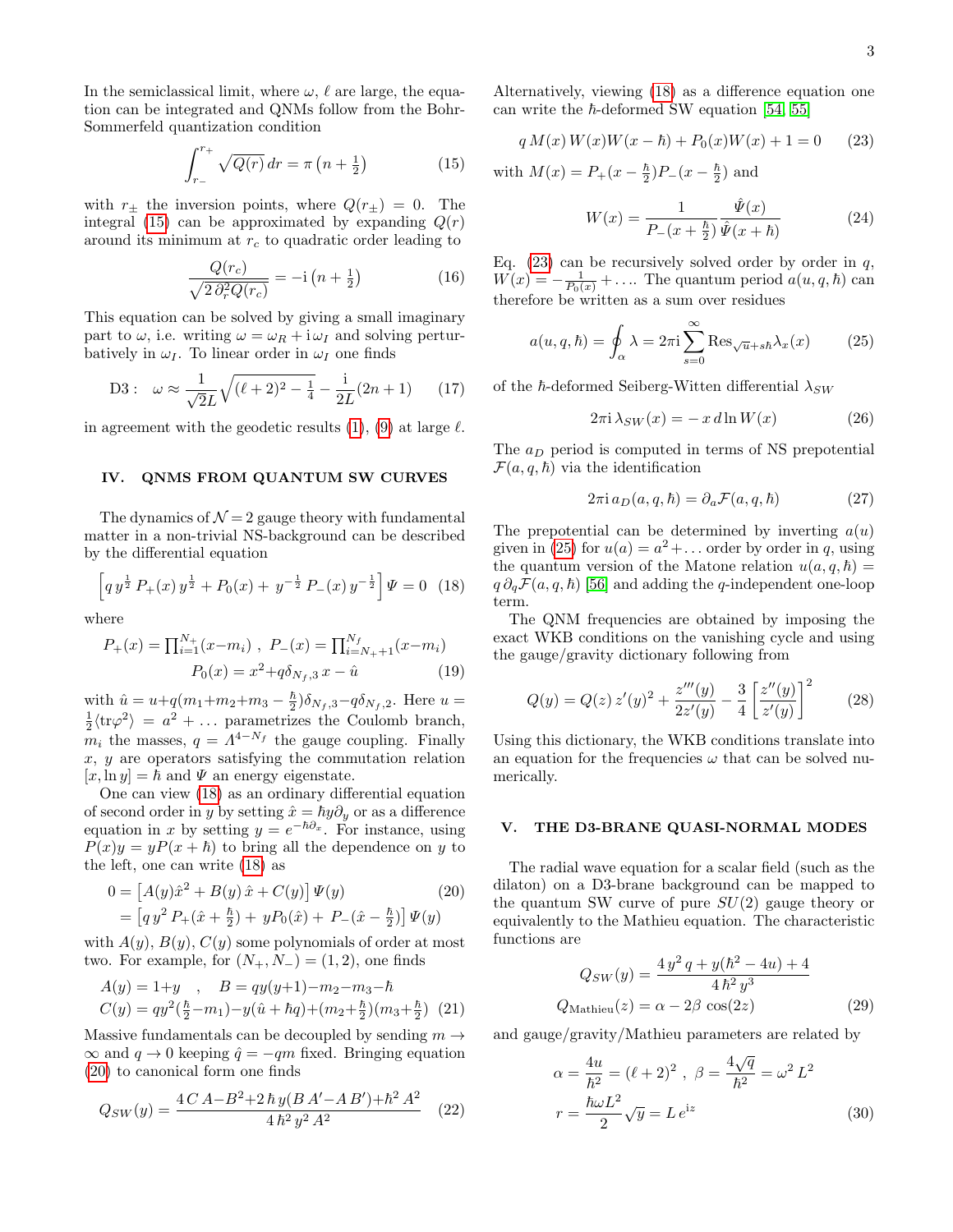The general solution to Mathieu equation reads

$$
\Psi(z) = c_1 \operatorname{me}(\alpha, \beta, z) + c_2 \operatorname{me}(\alpha, \beta, -z) \tag{31}
$$

with me( $\alpha, \beta, z$ ) the exponential Mathieu function which is quasi-periodic me $(\alpha, \beta, z+\pi) = e^{\pi i \nu}$ me $(\alpha, \beta, z)$ , with  $\nu(\alpha, \beta)$  the Floquet exponent. The latter can be related to the quantum a-period at weak coupling and to the quantum  $a_D$ -period at strong coupling [\[57\]](#page-6-15). In the weak coupling limit, one finds [\[42\]](#page-6-3)

$$
a(u,q) = \frac{\hbar}{2}\nu(\alpha,\beta) = \frac{\hbar}{2\pi i}\log\left[\frac{\text{me}(\alpha,\beta,\frac{\pi}{2})}{\text{me}(\alpha,\beta,-\frac{\pi}{2})}\right]
$$
(32)

that matches [\(25\)](#page-2-4) after using the the weak coupling ( $\beta \ll$  $\alpha$ ) expansion of the Mathieu function

me
$$
(\alpha, \beta, z) = e^{iz\nu} \left[ 1 - \frac{\beta}{4} \left( \frac{e^{2iz}}{\nu + 1} - \frac{e^{-2iz}}{\nu - 1} \right) + \dots \right]
$$
 (33)

and of its energy eigenvalue

$$
\alpha = \nu^2 + \frac{\beta^2}{2(\nu^2 - 1)} + \frac{(5\nu^2 + 7)\beta^4}{32(\nu^2 - 1)^3(\nu^2 - 4)} + \dots
$$
 (34)

The photon-sphere [\(9\)](#page-1-1) corresponds to the opposite limit The photon-sphere (9) corresponds to the opposite limit  $\alpha \approx \pm 2\beta$  ( $u \approx \pm 2\sqrt{q}$ ) where the gauge theory is strongly coupled and the  $a<sub>D</sub>$ -cycle degenerates. In this limit, the energy eigenvalue is given by [\[58\]](#page-6-16)

<span id="page-3-0"></span>
$$
\alpha = -2\beta + 2s\sqrt{\beta} - \frac{1}{8}(1+s^2) - \frac{s(s^2+3)}{2^7\sqrt{\beta}} - \frac{5s^4 + 34s^2 + 9}{2^{12}\beta} + \dots
$$
\n(35)

with  $s = 2\nu$  and the Floquet exponent  $\nu$  is now related to the  $a_D$ -quantum period [\[57\]](#page-6-15). The WKB quantization conditions translate then to  $s = n$  with n the overtone. QNM frequencies are obtained by plugging [\(30\)](#page-2-5) into [\(35\)](#page-3-0) and solving numerically for  $\omega$  as a function of  $\ell$  and n.

The QNM wave function is obtained by imposing the boundary conditions [\(13\)](#page-1-2) and [\(14\)](#page-1-3) at  $z = \pm i\infty$ . For n odd, the result can be written in terms of the Mathieu function  $M_{\nu}^{(3)}(iz,\beta)$  [\[58\]](#page-6-16)

$$
\psi(z) \sim \frac{e^{2\mathrm{i}\sqrt{\beta}\cos z}}{(\cos z + 1)^{1/2}} \sum_{m=0}^{\infty} \frac{(-)^m a_m(\alpha, \beta)}{[4\mathrm{i}\sqrt{\beta}(\cos z + 1)]^m} \qquad (36)
$$

with z purely imaginary and the coefficients  $D_m$  determined by the recursion relation with  $D_{-1} = 0$ ,  $D_0 = 1$ 

$$
(m+1)D_{m+1} + [(m+\frac{1}{2})^2 + 8i\sqrt{\beta}(m+\frac{1}{4}) + 2\beta - \alpha]D_m
$$
  
+  $8i\sqrt{\beta}m(m-\frac{1}{2})D_{m-1} = 0$  (37)

# VI. NUMERICAL COMPUTATIONS

To test the results obtained from geodetic motion and SW quantization one can solve the differential equation numerically using the method of continuous fractions introduced by Leaver [\[29\]](#page-5-16). We start from the ansatz

$$
\Phi(z) = e^{i\omega z} (z - z_{-})^{\sigma_{-}} (z - z_{+})^{\sigma_{+}} \sum_{n=0}^{\infty} c_{n} \left( \frac{z - z_{+}}{z - z_{-}} \right)^{n} \tag{38}
$$

where  $z_+ > z_-$ . The constants  $\sigma_+$ ,  $\omega$  are determined by requiring that the ansatz solves the differential equation near  $z_{+}$  and infinity, and imposing that only outgoing waves are present at infinity. On the other hand  $\sigma_-\$  is fixed by requiring that the recursion involve only three terms. One finds

$$
\omega^2 = \frac{P_4^{(IV)}(z_+)}{4!} , \quad \sigma_+(\sigma_+-1) + \frac{P_4(z_+)}{\Delta^2} = 0
$$
  

$$
\sigma_- = -\sigma_+ - i\omega \Delta + \frac{i P_4^{(IV)}(z_+)}{12\omega}
$$
(39)

with  $\Delta = z_+ - z_-$  and prime denoting derivatives wrt z. There are two solutions for  $\sigma_{+}$ , generating two infinite towers of QNMs. Plugging the ansatz into the wave equation one finds the recurrence

$$
\alpha_n \, c_{n+1} + \beta_n \, c_n + \gamma_n \, c_{n-1} = 0 \tag{40}
$$

with  $c_{-1} = 0$  and

$$
\alpha_n = (n+\sigma_+)(n+1+\sigma_+) + \frac{P_4(z_+)}{\Delta^2} \tag{41}
$$
\n
$$
\beta_n = 2(n+\sigma_+) \left(\Delta \nu - n + \sigma_- \right) + \frac{P'_4(z_+)}{\Delta} - \frac{2P_4(z_+)}{\Delta^2}
$$
\n
$$
\gamma_n = 2\Delta \nu \left(\sigma_- + \sigma_+ \right) + \left(n - \sigma_- - 1\right)\left(n - \sigma_- \right)
$$
\n
$$
+ \Delta^2 \nu^2 + \frac{P_4(z_+)}{\Delta^2} - \frac{P'_4(z_+)}{\Delta} + \frac{1}{2} P''_4(z_+)
$$

The QNM frequencies  $\omega_n$  associated to the overtone n can be obtained by truncating the recursion to level N and solving numerically the equation

$$
\beta_n = \frac{\alpha_{n-1} \gamma_n}{\beta_{n-1} - \frac{\alpha_{n-2} \gamma_{n-1}}{\beta_{n-2} - \dots}} + \frac{\alpha_n \gamma_{n+1}}{\beta_{n+1} + \frac{\alpha_{n+1} \gamma_{n+2}}{\beta_{n+2} \dots}} \qquad (42)
$$

viewed as an equation for  $\omega_n$ . For D3-brane, the differential equation can be put in the canonical form with two regular singular points and an irregular one by setting (with  $L=\hbar=1$ )

$$
r = 1 + 2y + 2\sqrt{y(1+y)}\tag{43}
$$

leading to

$$
Q(y) = \frac{4y(y+1)\left[8\omega^2(1+8y(1+y)) - (\ell+2)^2 + 1\right] + 3}{16\,y^2(y+1)^2} \tag{44}
$$

which is the characteristic function of the  $\mathcal{N} = 2$  SYM with  $SU(2)$  gauge group coupled to  $(N_+, N_-) = (1, 2)$ flavours and parameters

$$
u = (\ell + 2)^2 + 2i\omega - 2\omega^2 , q = 8i\omega
$$
  

$$
m_1 = m_2 = 0 , m_3 = \frac{1}{2}
$$
 (45)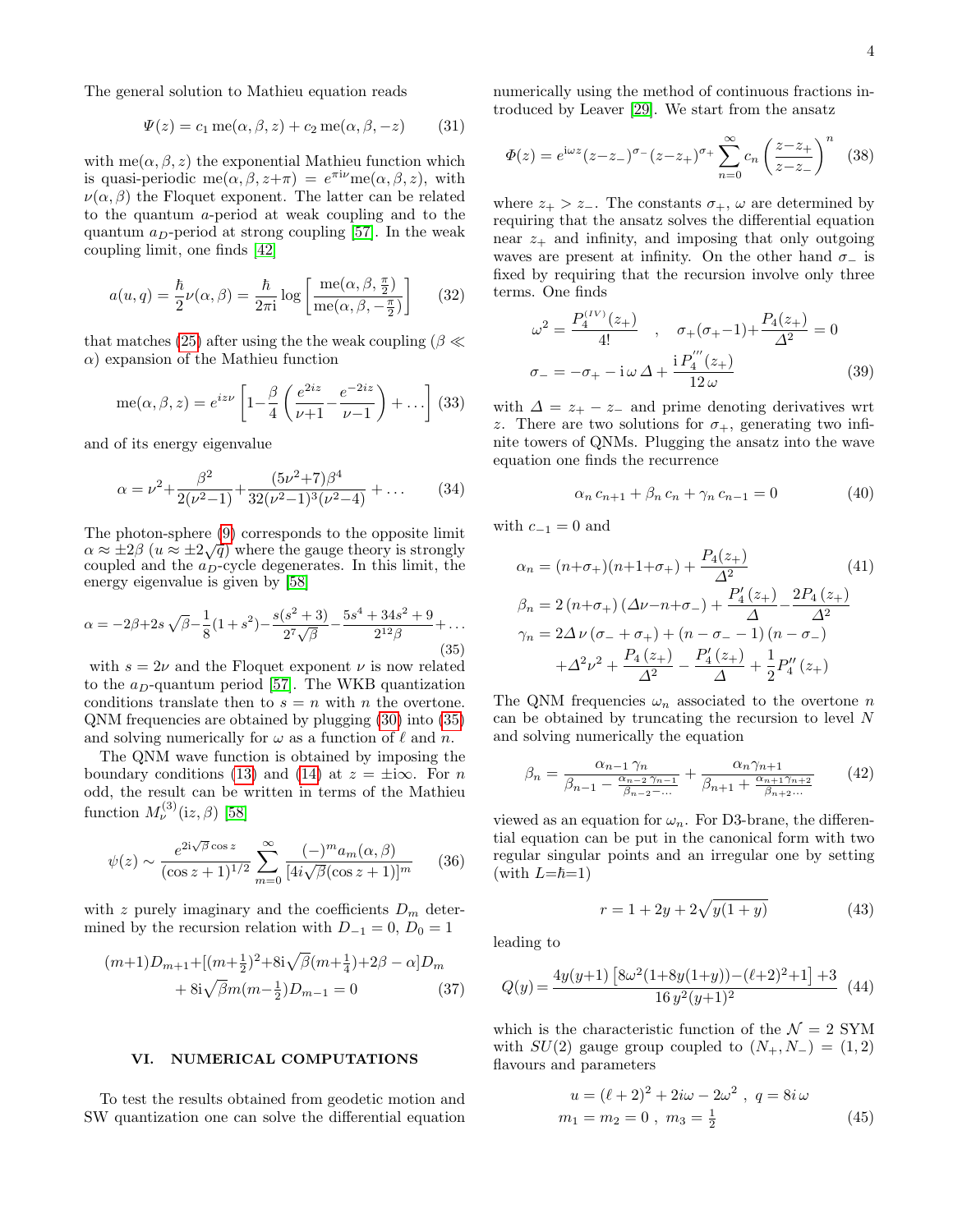

<span id="page-4-0"></span>FIG. 1. QNMs of D3 branes for  $n = 0$  (left) and  $n = 1$  (right) for  $\ell$  varying from 0 to 10.

There are two solutions around this point corresponding to  $\sigma_+ = \frac{1}{4}$  and  $\sigma_+ = \frac{3}{4}$ . Comparing with the results coming from geodetic motion, and the large  $q$  expansion of the Mathieu equation, one finds that the two choices reproduce QNM frequencies with even and odd overtones n's respectively.

The results coming from geodetic motion, SW techniques and numerical methods are plotted in figure [1.](#page-4-0) We find excellent agreement between the three methods even for small  $\ell$ , where the semi-classical geodetic approximation is not fully justified.

# VII. EXAMPLES

Kerr-Newman BH: The wave equation is separable into two ordinary differential equations describing radial and angular motion and depending on the frequency  $\omega$ , the separation constant  $K$ , the mass  $\mathcal{M}$ , angular momentum variable  $a = J/M$ , the charge Q and an orbital mode  $m_{\phi}$ . Both radial and angular equations match that of  $SU(2)$  gauge theory with  $(N_+, N_-) = (1, 2)$  fundamentals with parameters

$$
u = K^{2} + \frac{1}{4} - \omega^{2} (5r_{+}^{2} + r_{-}^{2} + 2r_{-}r_{+}) + \omega(i(r_{+} - r_{-}) - 4a\zeta)
$$
  
\n
$$
q = -2i\omega (r_{+} - r_{-}) , \quad m_{1} = \frac{i[2a\zeta + \omega (r_{-}^{2} + r_{+}^{2})]}{r_{+} - r_{-}}
$$
  
\n
$$
m_{2} = m_{3} = i(r_{+} + r_{-})\omega , \quad y = \frac{r - r_{-}}{r_{+} - r_{-}} \qquad (46)
$$

for the radial part, with  $\zeta = m_{\phi} - a\omega$ , and  $r_{\pm}$  the inner for the radial part, with  $\zeta = m_{\phi} - a\omega$ , and  $r_{\pm}$  the linear<br>and outer horizon radius  $r_{\pm} = \mathcal{M} \pm \sqrt{\mathcal{M}^2 - a^2 - \mathcal{Q}^2}$ . For the angular part, using  $y = (\cos \theta - 1)/2$  one finds

$$
q^{\theta} = 4a\omega , \quad u^{\theta} = K^2 + \frac{1}{4} - 2a\omega(1 + 2m_{\phi})
$$
  

$$
m_1^{\theta} = m_{\phi} , \quad m_2^{\theta} = m_3^{\theta} = 0
$$
 (47)

The extremal limit is obtained by sending  $r_-\rightarrow r_+$ . In this limit  $q \to 0$  and  $m_1 \to \infty$  but the product  $\hat{q} = -qm_1$ stays finite. This leads to  $(N_+, N_-) = (1, 1)$  fundamentals with gauge coupling  $\hat{q} = 4\omega (a\,\zeta + \omega r_+^2)$ .

CCLP five-dimensional BHs: CCLP metrics describe rotating solutions of Einstein-Maxwell theory in  $d = 5$ , with mass M, charge Q, and angular momenta

parameters  $\ell_1, \ell_2$ . Introducing the variables  $z = r^2$  and  $\xi = \cos^2 \theta$  the radial and angular wave equations can be mapped to  $SU(2)$  gauge theory with  $(N_+, N_-) = (0, 2)$ flavours. The gauge/gravity dictionary for the radial wave equation reads

$$
u = \frac{1}{4} \left[ 1 + K^2 - \omega^2 (4\mathcal{M} - z_-) \right] , y = \frac{z - z_-}{z_+ - z_-}
$$
  

$$
q = \frac{\omega^2}{4} (z_- - z_+) , m_{1,2} = -\frac{i}{2} \frac{\mathcal{L}_M \pm \mathcal{L}_Q}{\sqrt{z_+ + \sqrt{z_-}}} \tag{48}
$$

with

$$
z_{\pm} = \mathcal{M} - \frac{\ell_1^2 + \ell_2^2}{2} \pm \sqrt{\left(\mathcal{M} - \frac{\ell_1^2 + \ell_2^2}{2}\right)^2 - (Q + \ell_1 \ell_2)^2} \quad (49)
$$
  

$$
\mathcal{L}_{\mathcal{M}} = \ell_2 m_{\psi} + \ell_1 m_{\phi} - 2\mathcal{M}\omega , \ \mathcal{L}_{\mathcal{Q}} = \ell_1 m_{\psi} + \ell_2 m_{\phi} + \mathcal{Q}\omega
$$

while the dictionary for the angular part  $(y = -\xi)$  reads

$$
q^{\xi} = \frac{\omega^2}{4} (\ell_1^2 - \ell_2^2) , \ m_{1,2}^{\xi} = \frac{m_{\phi} \pm m_{\psi}}{2} , \ u^{\xi} = \frac{1 + K^2 - \omega^2 \ell_2^2}{4}
$$
(50)

D1D5 fuzzball: Finally we consider a circular D1D5 profile with a the radius and  $Q_1 = Q_5 = L^2$ . The wave equation now separates into equations of type [\(2\)](#page-0-0) with  $Q$ 's functions matching that of  $SU(2)$  gauge theory with  $(N_+, N_-) = (0, 2)$  fundamental hypermultiplets. The gauge/gravity dictionary for the radial variables is

$$
q = \frac{(\omega^2 - P_y^2) a^2}{4} , u = \frac{K^2 + 1 - (2L^2 - a^2)(\omega^2 - P_y^2)}{4}
$$

$$
m_{1,2} = \frac{L^2}{2a} (\omega \pm P_y) - \frac{m_\phi \pm m_\psi}{2} , y = \frac{\rho^2}{a^2}
$$
(51)

while for the angular ones, using  $y = -\cos^2 \theta$ , one finds

$$
q = \frac{a^2}{4}(\omega^2 - P_y^2) , \ u = \frac{K^2 + 1}{4} , \ m_{1,2} = \frac{m_\phi \pm m_\psi}{2} \tag{52}
$$

## Acknowledgments.

We would like to thank A. Aldi, C. Argento, G. Bonelli, V. Cardoso, G. Di Russo, D. Fioravanti, M. Firrotta, F. Fucito, A. Grassi, T. Hikeda, M. Mariño, P. Pani, G. Raposo, R. Savelli, and Y. Zenkevich for interesting discussions and valuable suggestions.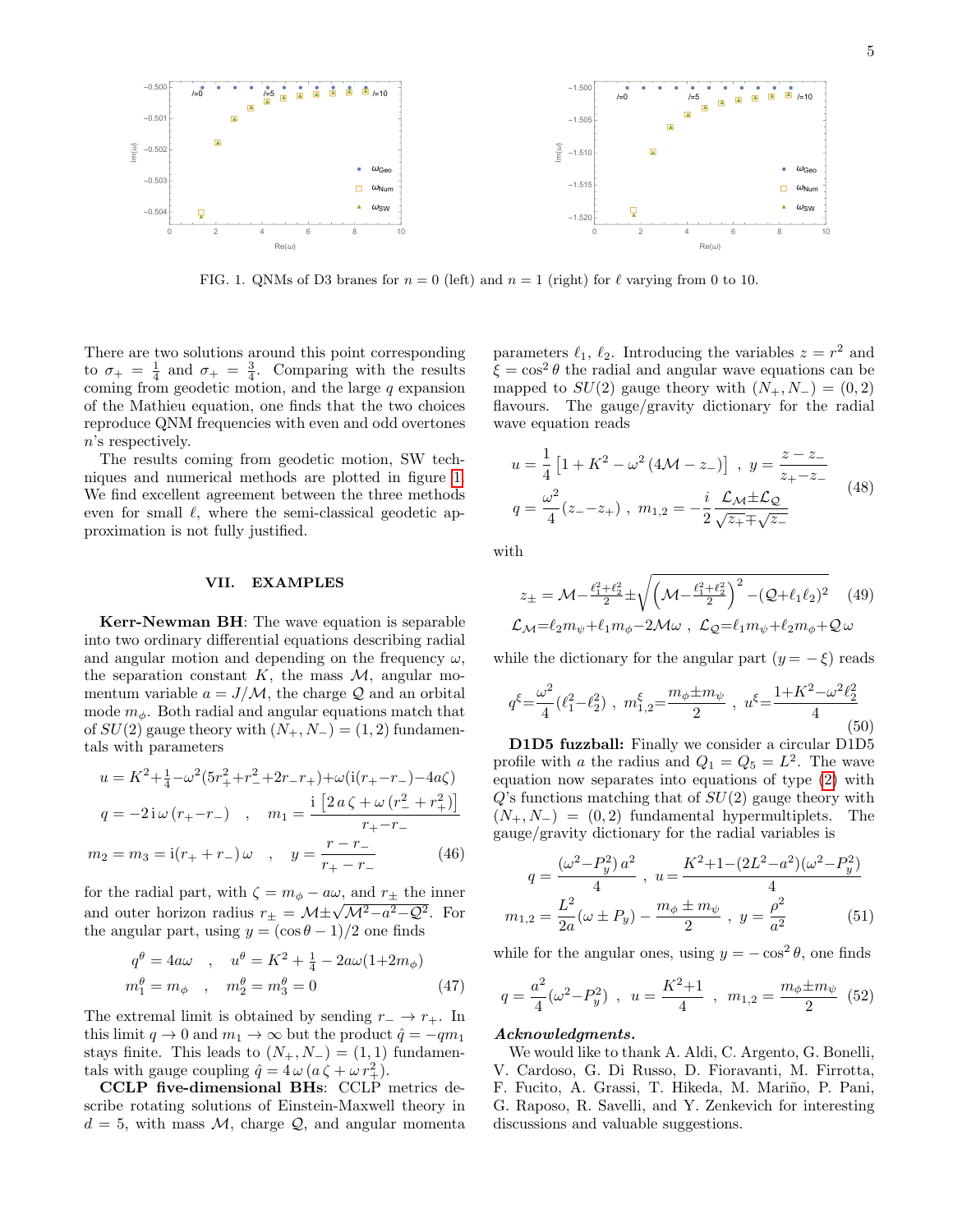- <span id="page-5-0"></span>[1] M. Bianchi, D. Consoli, A. Grillo, J. F. Morales, P. Pani, and G. Raposo, "Distinguishing fuzzballs from black holes through their multipolar structure," [Phys.](http://dx.doi.org/10.1103/PhysRevLett.125.221601) Rev. Lett. 125 [no. 22, \(2020\) 221601,](http://dx.doi.org/10.1103/PhysRevLett.125.221601) [arXiv:2007.01743 \[hep-th\]](http://arxiv.org/abs/2007.01743).
- [2] M. Bianchi, D. Consoli, A. Grillo, J. F. Morales, P. Pani, and G. Raposo, "The multipolar structure of fuzzballs," JHEP 01 [\(2021\) 003,](http://dx.doi.org/10.1007/JHEP01(2021)003) [arXiv:2008.01445](http://arxiv.org/abs/2008.01445) [\[hep-th\]](http://arxiv.org/abs/2008.01445).
- [3] I. Bena and D. R. Mayerson, "Multipole Ratios: A New Window into Black Holes," [Phys. Rev. Lett.](http://dx.doi.org/10.1103/PhysRevLett.125.221602) 125 no. 22, [\(Nov, 2020\) 221602,](http://dx.doi.org/10.1103/PhysRevLett.125.221602) [arXiv:2006.10750 \[hep-th\]](http://arxiv.org/abs/2006.10750).
- [4] I. Bena and D. R. Mayerson, "Black Holes Lessons from Multipole Ratios," JHEP 03 [\(2021\) 114,](http://dx.doi.org/10.1007/JHEP03(2021)114) [arXiv:2007.09152 \[hep-th\]](http://arxiv.org/abs/2007.09152).
- <span id="page-5-1"></span>[5] I. Bah, I. Bena, P. Heidmann, Y. Li, and D. R. Mayerson, "Gravitational Footprints of Black Holes and Their Microstate Geometries," [arXiv:2104.10686](http://arxiv.org/abs/2104.10686) [\[hep-th\]](http://arxiv.org/abs/2104.10686).
- <span id="page-5-2"></span>[6] M. Bianchi, A. Grillo, and J. F. Morales, "Chaos at the rim of black hole and fuzzball shadows," [JHEP](http://dx.doi.org/10.1007/JHEP05(2020)078) 05 [\(2020\) 078,](http://dx.doi.org/10.1007/JHEP05(2020)078) [arXiv:2002.05574 \[hep-th\]](http://arxiv.org/abs/2002.05574).
- <span id="page-5-3"></span>[7] F. Bacchini, D. R. Mayerson, B. Ripperda, J. Davelaar, H. Olivares, T. Hertog, and B. Vercnocke, "Fuzzball Shadows: Emergent Horizons from Microstructure," [arXiv:2103.12075 \[hep-th\]](http://arxiv.org/abs/2103.12075).
- <span id="page-5-4"></span>[8] E. J. Martinec and N. P. Warner, "The Harder They Fall, the Bigger They Become: Tidal Trapping of Strings by Microstate Geometries," JHEP 04 [\(2021\)](http://dx.doi.org/10.1007/JHEP04(2021)259) [259,](http://dx.doi.org/10.1007/JHEP04(2021)259) [arXiv:2009.07847 \[hep-th\]](http://arxiv.org/abs/2009.07847).
- <span id="page-5-5"></span>[9] I. Bena, A. Houppe, and N. P. Warner, "Delaying the Inevitable: Tidal Disruption in Microstate Geometries," JHEP 02 [\(2021\) 103,](http://dx.doi.org/10.1007/JHEP02(2021)103) [arXiv:2006.13939 \[hep-th\]](http://arxiv.org/abs/2006.13939).
- <span id="page-5-6"></span>[10] S. D. Mathur, "The Information paradox: A Pedagogical introduction," [Class. Quant. Grav.](http://dx.doi.org/10.1088/0264-9381/26/22/224001) 26 [\(2009\) 224001,](http://dx.doi.org/10.1088/0264-9381/26/22/224001) [arXiv:0909.1038 \[hep-th\]](http://arxiv.org/abs/0909.1038).
- <span id="page-5-7"></span>[11] V. Cardoso and P. Pani, "Tests for the existence of black holes through gravitational wave echoes," [Nature](http://dx.doi.org/10.1038/s41550-017-0225-y) Astron. 1 no. 9,  $(2017)$  586-591, [arXiv:1709.01525](http://arxiv.org/abs/1709.01525)  $[gr-qc]$ .
- [12] M. R. Correia and V. Cardoso, "Characterization of echoes: A Dyson-series representation of individual pulses," Phys. Rev. D 97 [no. 8, \(2018\) 084030,](http://dx.doi.org/10.1103/PhysRevD.97.084030) [arXiv:1802.07735 \[gr-qc\]](http://arxiv.org/abs/1802.07735).
- [13] V. Cardoso, E. Franzin, and P. Pani, "Is the gravitational-wave ringdown a probe of the event horizon?," Phys. Rev. Lett. **116** [no. 17, \(2016\) 171101,](http://dx.doi.org/10.1103/PhysRevLett.117.089902, 10.1103/PhysRevLett.116.171101) [arXiv:1602.07309 \[gr-qc\]](http://arxiv.org/abs/1602.07309). [Erratum: Phys. Rev. Lett.117,no.8,089902(2016)].
- <span id="page-5-8"></span>[14] D. R. Mayerson, "Fuzzballs and Observations," [Gen.](http://dx.doi.org/10.1007/s10714-020-02769-w) Rel. Grav. 52 [no. 12, \(2020\) 115,](http://dx.doi.org/10.1007/s10714-020-02769-w) arXiv: 2010.09736 [\[hep-th\]](http://arxiv.org/abs/2010.09736).
- <span id="page-5-9"></span>[15] V. Cardoso, A. S. Miranda, E. Berti, H. Witek, and V. T. Zanchin, "Geodesic stability, Lyapunov exponents and quasinormal modes," [Phys. Rev. D](http://dx.doi.org/10.1103/PhysRevD.79.064016) 79 (2009) [064016,](http://dx.doi.org/10.1103/PhysRevD.79.064016) [arXiv:0812.1806 \[hep-th\]](http://arxiv.org/abs/0812.1806).
- [16] B. Mashhoon, "Stability of charged rotating black holes in the eikonal approximation," [Phys. Rev. D](http://dx.doi.org/10.1103/PhysRevD.31.290) 31 no. 2, [\(1985\) 290–293.](http://dx.doi.org/10.1103/PhysRevD.31.290)
- [17] B. F. Schutz and C. M. Will, "BLACK HOLE NORMAL MODES: A SEMIANALYTIC

APPROACH," [Astrophys. J. Lett.](http://dx.doi.org/10.1086/184453) 291 (1985) L33-L36.

- [18] S. Iyer and C. M. Will, "Black Hole Normal Modes: A WKB Approach. 1. Foundations and Application of a Higher Order WKB Analysis of Potential Barrier Scattering," [Phys. Rev. D](http://dx.doi.org/10.1103/PhysRevD.35.3621) 35 (1987) 3621.
- [19] M. Bianchi, D. Consoli, A. Grillo, and J. F. Morales, "Light rings of five-dimensional geometries," [JHEP](http://dx.doi.org/10.1007/JHEP03(2021)210) 03 [\(2021\) 210,](http://dx.doi.org/10.1007/JHEP03(2021)210) [arXiv:2011.04344 \[hep-th\]](http://arxiv.org/abs/2011.04344).
- <span id="page-5-10"></span>[20] T. Ikeda, M. Bianchi, D. Consoli, A. Grillo, J. F. Morales, P. Pani, and G. Raposo, "Black-hole microstate spectroscopy: ringdown, quasinormal modes, and echoes," [arXiv:2103.10960 \[gr-qc\]](http://arxiv.org/abs/2103.10960).
- <span id="page-5-11"></span>[21] I. Bena, F. Eperon, P. Heidmann, and N. P. Warner, "The Great Escape: Tunneling out of Microstate Geometries," JHEP 04 [\(2021\) 112,](http://dx.doi.org/10.1007/JHEP04(2021)112) [arXiv:2005.11323](http://arxiv.org/abs/2005.11323) [\[hep-th\]](http://arxiv.org/abs/2005.11323).
- <span id="page-5-12"></span>[22] T. Regge and J. A. Wheeler, "Stability of a Schwarzschild singularity," [Phys. Rev.](http://dx.doi.org/10.1103/PhysRev.108.1063) 108 (1957) [1063–1069.](http://dx.doi.org/10.1103/PhysRev.108.1063)
- <span id="page-5-13"></span>[23] F. J. Zerilli, "Effective potential for even parity Regge-Wheeler gravitational perturbation equations," [Phys. Rev. Lett.](http://dx.doi.org/10.1103/PhysRevLett.24.737) 24 (1970) 737–738.
- <span id="page-5-14"></span>[24] S. A. Teukolsky, "Rotating black holes - separable wave equations for gravitational and electromagnetic perturbations," Phys. Rev. Lett. 29 [\(1972\) 1114–1118.](http://dx.doi.org/10.1103/PhysRevLett.29.1114)
- <span id="page-5-19"></span>[25] O. J. C. Dias, M. Godazgar, and J. E. Santos, "Linear Mode Stability of the Kerr-Newman Black Hole and Its Quasinormal Modes," [Phys. Rev. Lett.](http://dx.doi.org/10.1103/PhysRevLett.114.151101) 114 no. 15, [\(2015\) 151101,](http://dx.doi.org/10.1103/PhysRevLett.114.151101) [arXiv:1501.04625 \[gr-qc\]](http://arxiv.org/abs/1501.04625).
- [26] P. Pani, E. Berti, and L. Gualtieri, "Gravitoelectromagnetic Perturbations of Kerr-Newman Black Holes: Stability and Isospectrality in the Slow-Rotation Limit," [Phys. Rev. Lett.](http://dx.doi.org/10.1103/PhysRevLett.110.241103) 110 no. 24, [\(2013\) 241103,](http://dx.doi.org/10.1103/PhysRevLett.110.241103) [arXiv:1304.1160 \[gr-qc\]](http://arxiv.org/abs/1304.1160).
- [27] P. Pani, E. Berti, and L. Gualtieri, "Scalar, Electromagnetic and Gravitational Perturbations of Kerr-Newman Black Holes in the Slow-Rotation Limit," Phys. Rev. D 88 [\(2013\) 064048,](http://dx.doi.org/10.1103/PhysRevD.88.064048) [arXiv:1307.7315](http://arxiv.org/abs/1307.7315)  $[gr-qc]$ .
- <span id="page-5-15"></span>[28] Z. Mark, H. Yang, A. Zimmerman, and Y. Chen, "Quasinormal modes of weakly charged Kerr-Newman spacetimes," Phys. Rev. D 91 [no. 4, \(2015\) 044025,](http://dx.doi.org/10.1103/PhysRevD.91.044025) [arXiv:1409.5800 \[gr-qc\]](http://arxiv.org/abs/1409.5800).
- <span id="page-5-16"></span>[29] E. W. Leaver, "An Analytic representation for the quasi normal modes of Kerr black holes," [Proc. Roy. Soc.](http://dx.doi.org/10.1098/rspa.1985.0119) Lond. A 402 [\(1985\) 285–298.](http://dx.doi.org/10.1098/rspa.1985.0119)
- <span id="page-5-17"></span>[30] E. W. Leaver, "Quasinormal modes of Reissner-Nordstrom black holes," [Phys. Rev. D](http://dx.doi.org/10.1103/PhysRevD.41.2986) 41 [\(1990\) 2986–2997.](http://dx.doi.org/10.1103/PhysRevD.41.2986)
- <span id="page-5-18"></span>[31] N. Seiberg and E. Witten, "Electric - magnetic duality, monopole condensation, and confinement in  $N=2$ supersymmetric Yang-Mills theory," [Nucl. Phys. B](http://dx.doi.org/10.1016/0550-3213(94)90124-4) 426 [\(1994\) 19–52,](http://dx.doi.org/10.1016/0550-3213(94)90124-4) [arXiv:hep-th/9407087](http://arxiv.org/abs/hep-th/9407087). [Erratum: Nucl.Phys.B 430, 485–486 (1994)].
- [32] N. Seiberg and E. Witten, "Monopoles, duality and chiral symmetry breaking in N=2 supersymmetric QCD," Nucl. Phys. B 431 [\(1994\) 484–550,](http://dx.doi.org/10.1016/0550-3213(94)90214-3) [arXiv:hep-th/9408099](http://arxiv.org/abs/hep-th/9408099).
- [33] M. Matone, "Instantons and recursion relations in N=2 SUSY gauge theory," [Phys. Lett. B](http://dx.doi.org/10.1016/0370-2693(95)00920-G) 357 (1995) [342–348,](http://dx.doi.org/10.1016/0370-2693(95)00920-G) [arXiv:hep-th/9506102](http://arxiv.org/abs/hep-th/9506102).